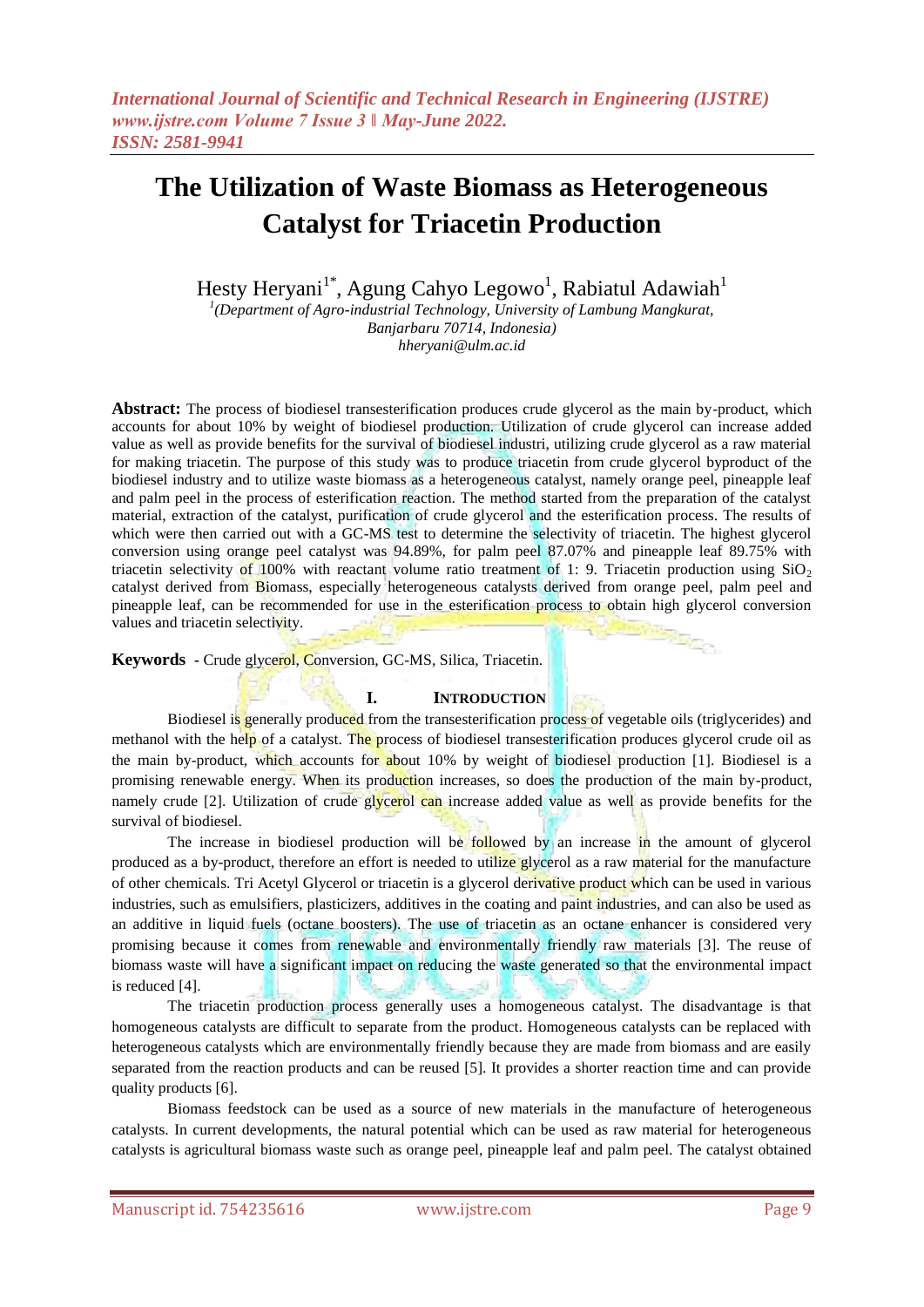from pineapple leaf waste, waste of orange peel and palm peel waste meets commercial silica catalyst standards so that it can be applied to the biodiesel industry [7].

The famous pineapple leaf plant in South Kalimantan itself are from Barito Kuala Regency, and the orange peel used from oranges which grow in South Kalimantan has been confirmed as a national superior variety [8]. The palm skin is from kolang kaling industry in Pingaran Village, Astambul District.

The purpose of this study was to produce triacetin from crude glycerol byproduct of the biodiesel industry and to utilize waste biomass as a heterogeneous catalyst, namely orange peel, pineapple leaf and palm peel in the esterification reaction process.

### **II. RESEARCH METHODS**

#### II.1. Preparation of Catalyst Material Source from Biomass

Biomass waste of orange peel, palm fruit peel and pineapple leaf were selected which were still in good condition. The next stage, each of the pineapple leaf waste, palm fruit peel and orange peel was washed with running water and cut. Waste orange peel, palm fruit peel and pineapple leaf were dried in the sun until the water content was 10%. then crushed and sieved 80 mesh. Then it would be in the furnace to be made into ashes. The furnace process was carried out for 4 hours at a temperature of 800°C. Then the ash from the furnace was ground and sieved to produce uniform ash using an 80 mesh sieve.

#### II.2. Making Extraction As Catalyst

The sifted ash was mixed using 3M NaOH in a ratio of 1:  $4 (w/v)$ , the reflux method was extracted at 90°C for 12 hours, then the filtrate and residue were separated using filter paper. The results of filtering the filtrate were then added little by little 1M HCl until a white precipitate was formed and reached a neutral pH  $(6.5-7)$ . In the next step, the precipitate was washed with water and dried at 80 $^{\circ}$ C for 4 hours to form dry silica gel. The serogel was then pulverized to obtain white silica powder and then calcined at 700°C for 3 hours to obtain silica crystals.

### II.3. Glycerol Crude Refining

Crude glycerol as much as 400 grams was added with distilled water with 2:3 ( $v/v$ ). To remove the color on crude glycerol used activated carbon 5% of the total weight of crude glycerol and aquadest. The sample mixture and activated carbon were stirred for 30 minutes, then left for 24 hours. After 24 hours the sample was filtered using filter paper. The sample was put into evaporation using a rotary evaporator type REV-4L with a temperature of 100<sup>o</sup>C for 4 hours which had been set at a vacuum pressure and a temperature of 60<sup>o</sup>C. To increase the purity of glycerol, then the physical and chemical properties were analyzed.

#### II.4. Esterification Stage

The purified glycerol was put into a three-necked flask as much as a predetermined volume and heated to a temperature of 115°C. Acetic acid was separately heated from glycerol to a temperature of 115°C, the volume of acetic acid was in accordance with the ratio of the specified volume ratio, the ratio of the volume of glycerol: acetic acid was 1: 9. Glycerol and acetic acid which had reached a temperature of 115°C were mixed into a three-neck-rounded flask and added with silica catalyst as much as 3% by weight of glycerol. The magnetic stirrer was run at 700 rpm, after the inclusion of silica catalyst from pineapple leaf, palm fruit peel and orange peel, the time was recorded as the start of the reaction until the set time was 180 minutes, every 60 minutes a sample was taken for analysis of glycerol conversion using the acid-base titration method. The results from the esterification process were then separated from the catalyst by filtering it using Wathman filter paper and tested using GC-MS Type GCMS QP2010 Plus, Shimadzu.

#### **III. RESULTS AND DISCUSSION**

#### III.1. Catalyst Extraction Results from Biomass Sources

The raw materials for making heterogeneous catalysts from biomass sources were waste of orange peel, pineapple leaf and palm fruit peel. After the materials were carried out in the furnace, orange peel ash, pineapple leaf and palm fruit peel were extracted using 3 M NaOH and titrated with HCL until a precipitate was formed (pH 6.5-7). The yield obtained from orange peel was 0.12%, pineapple peel was 42,% and the catalyst yield of palm fruit peel was 0.03%. This was proven in the extraction process using NaOH able to penetrate the capillaries of the ash sample from the calcination of biomass waste and form silica solubility where sodium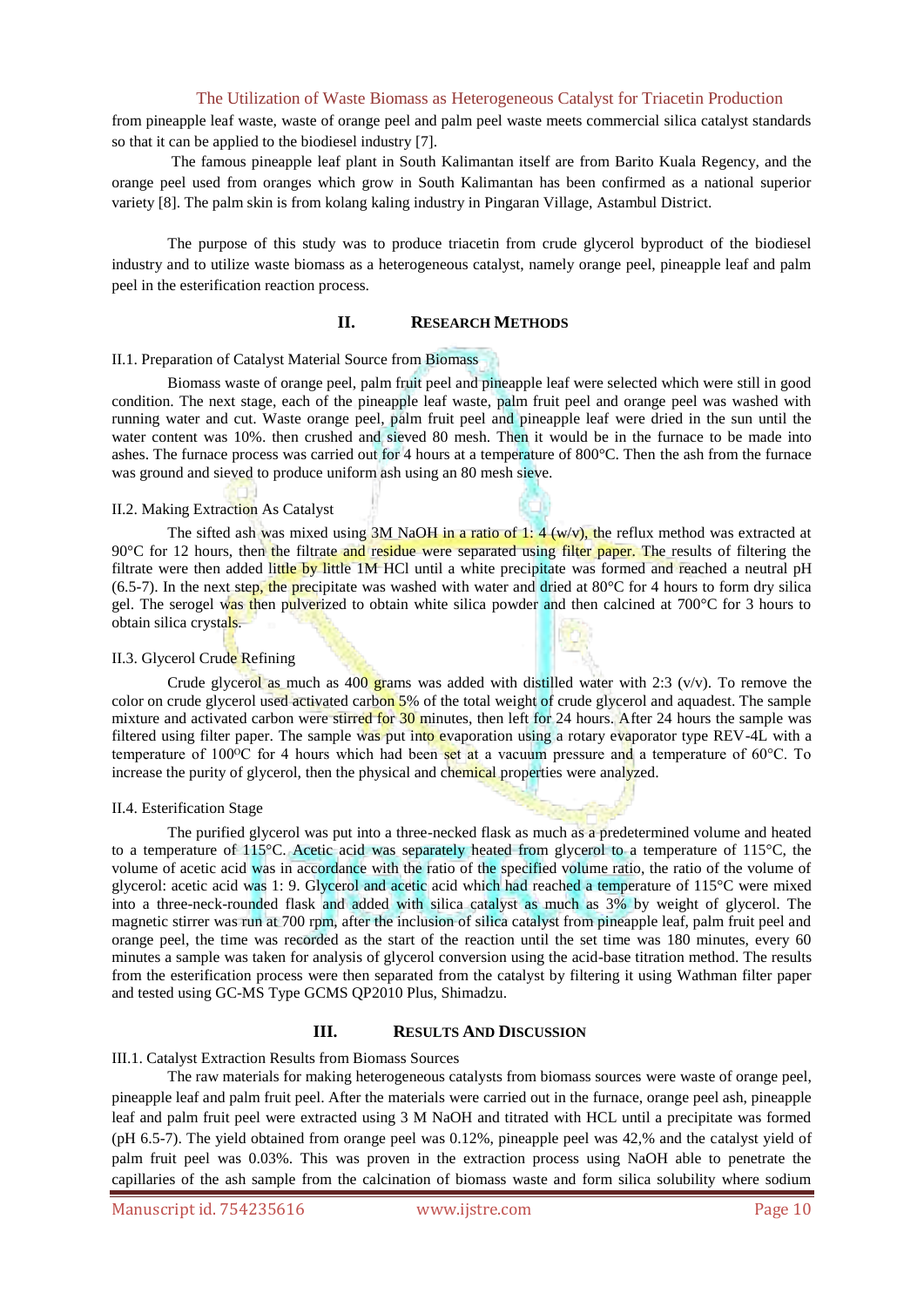silicate (Na<sub>2</sub>SiO<sub>3</sub>) was formed. [4]. The percentage of  $SiO<sub>2</sub>$  yield of palm fruit peel was smaller than that of orange peel and pineapple leaf. This could be because the 3M NaOH did not penetrate the cell walls of the palm skin, the cell walls between the leaf and the skin could be different. The concentration of the alkaline solution would affect the solubility of the solute. The greater the concentration of the alkaline solution (NaOH) was, the greater the yield produced [9]. The reactions which occurred in the extraction process were:

#### $SiO<sub>2</sub>(s) + 2NaOH(aq) \rightarrow NaSiO<sub>3</sub>(aq) +H<sub>2</sub>O(aq)$

The resulting filtrate, namely sodium silicate  $(Na_2SiO_3)$ , was dripped little by little with HCl until the exchange of Na+ ions with H+ produced a gel-shaped solid which would separate the silica particles. The reactions which occurred in the catalyst synthesis process were:

$$
Na_2SiO_3(aq) + 2HCl(aq) \rightarrow H_2SiO_3(s) + 2NaCl(aq)
$$

#### III.2. Glycerol Crude Refining Results

The raw material for crude glycerol was purified by adding 5% activated carbon and aquades in a ratio of 2:3 (v/v). The purpose of adding aquades was to increase the density of glycerol so that it was hoped that the absorption of impurities with activated carbon would be better. This activated carbon could absorb black pigment dissolved in glycerol [10].

Crude glycerol used for the manufacture of triacetin which had to first be purified to remove impurities being still contained in it in this study purification was carried out using activated carbon. Chemical properties analysis performed on crude glycerol and purified glycerol in this study included analysis of density, water content and ash content.

#### III.2.1. Density

The density of crude glycerol which had not gone through the purification stage looked lower than the density of crude glycerol after purification. This purification process resulted in this purification process producing glycerol with a higher density than crude glycerol which before being purified was 1.224 gml<sup>-1</sup> and after purification the density was obtained 1,257 gml<sup>-1</sup> (Figure 1).



Figure 1. Density comparison of crude glycerol and purified glycerol

The increase was influenced by the loss of water content in crude glycerol [11]. Density was influenced by the water content contained in the product. The higher the water content, the lower the density, and vice versa, the lower the water content, the density would also increase. This statement was in accordance with several previous studies where after purification the density increased as it could be seen in Table 1.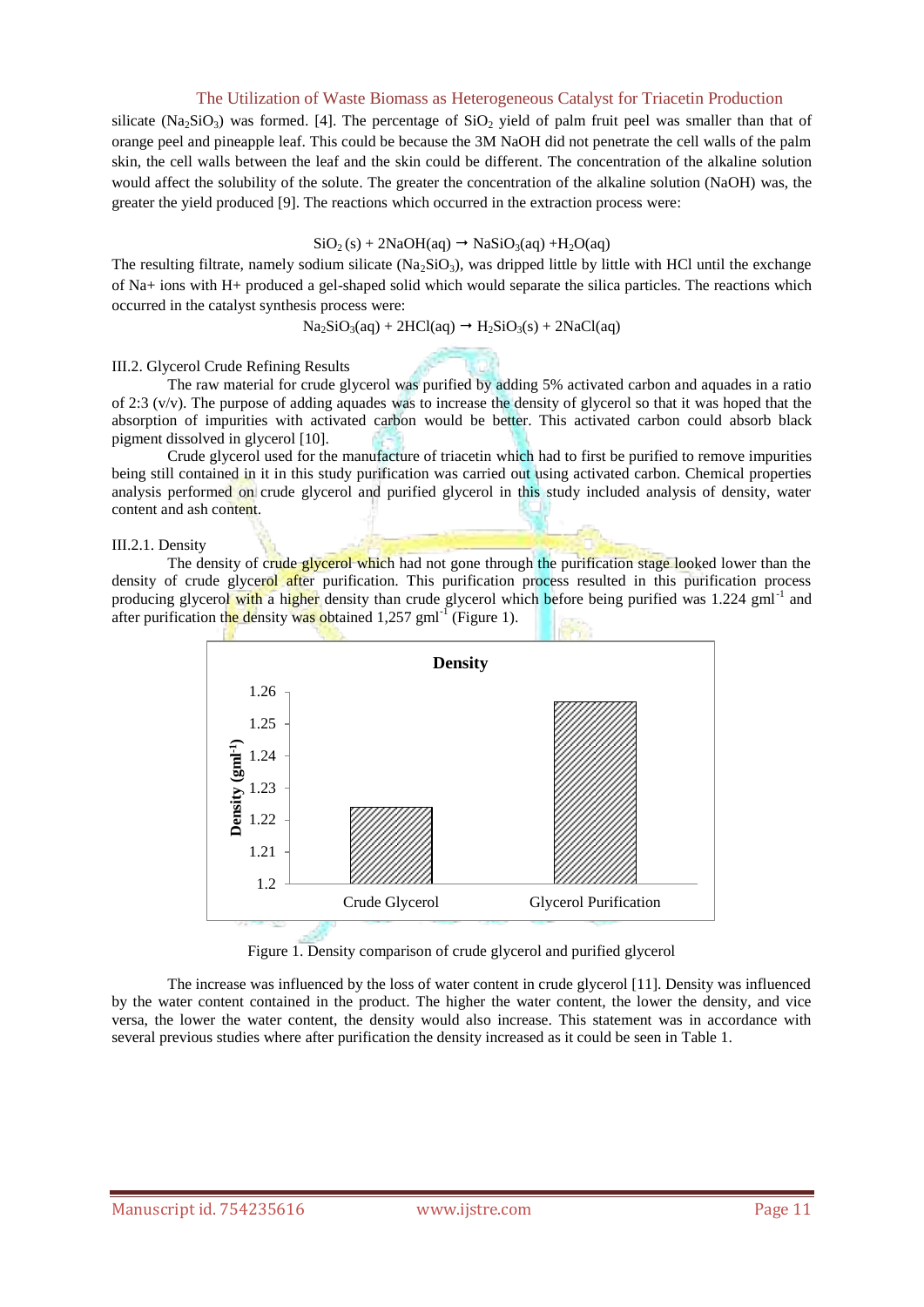| Crude glycerol<br>$(gml^{-1})$ | Purified glycerol $(gml^{-1})$ | Reference |
|--------------------------------|--------------------------------|-----------|
| 1,224                          | .,257                          | Research  |
| 1,151                          | 1,262                          |           |
| 1,140                          | .23 <sup>2</sup>               |           |

## The Utilization of Waste Biomass as Heterogeneous Catalyst for Triacetin Production Table 1. Comparison of crude glycerol and purified glycerol in several studies

#### III.2.2. Water content

The water content of crude glycerol before purification was higher because in the process of making biodiesel there was a washing process. The water content of purified glycerol produced a lower water content than crude glycerol because evaporation of water content occurred during the high evaporation process. It was because crude glycerol from biodiesel production plants did not consist only of glycerol but also many other chemicals, such as water, organic, inorganic salts, alcohols, trace mono, di-glycerides and vegetable colors [14]. The purified crude glycerol and glycerol obtained an average water content of 13.52% to 2.33%. The decrease was influenced by the evaporation process during purification. The water content could be seen in Figure 2.

## III.2.3. Ash Content

The ash content could be seen in Figure 2. Crude glycerol before purification was higher at an average of 4.54%, while the ash content of purified glycerol was an average of 4.35%. Through this adsorption process, the impurities in the glycerol were bound to the outer surface of the activated carbon so that a clear glycerol solution was obtained  $[15]$ . Ash content indicated the content of inorganic matter in glycerol such as potassium salt derived from the catalyst used in the transesterification process [13].



Figure 2. Comparison of chemical properties of crude glycerol and purified glycerol

#### III.2.4. Color

It could be seen from the picture below (Figure 3) that the color of crude glycerol changes from copper red (#C57B4A) to solitude (#E4E8E9). The addition of activated carbon produced the color of the purified glycerol to be whiter and clearer. This activated carbon could absorb black pigment dissolved in crude glycerol [10]. Through this adsorption process, the impurities in the glycerol were bound to the outer surface of the activated carbon so that a clear glycerol solution was obtained [15].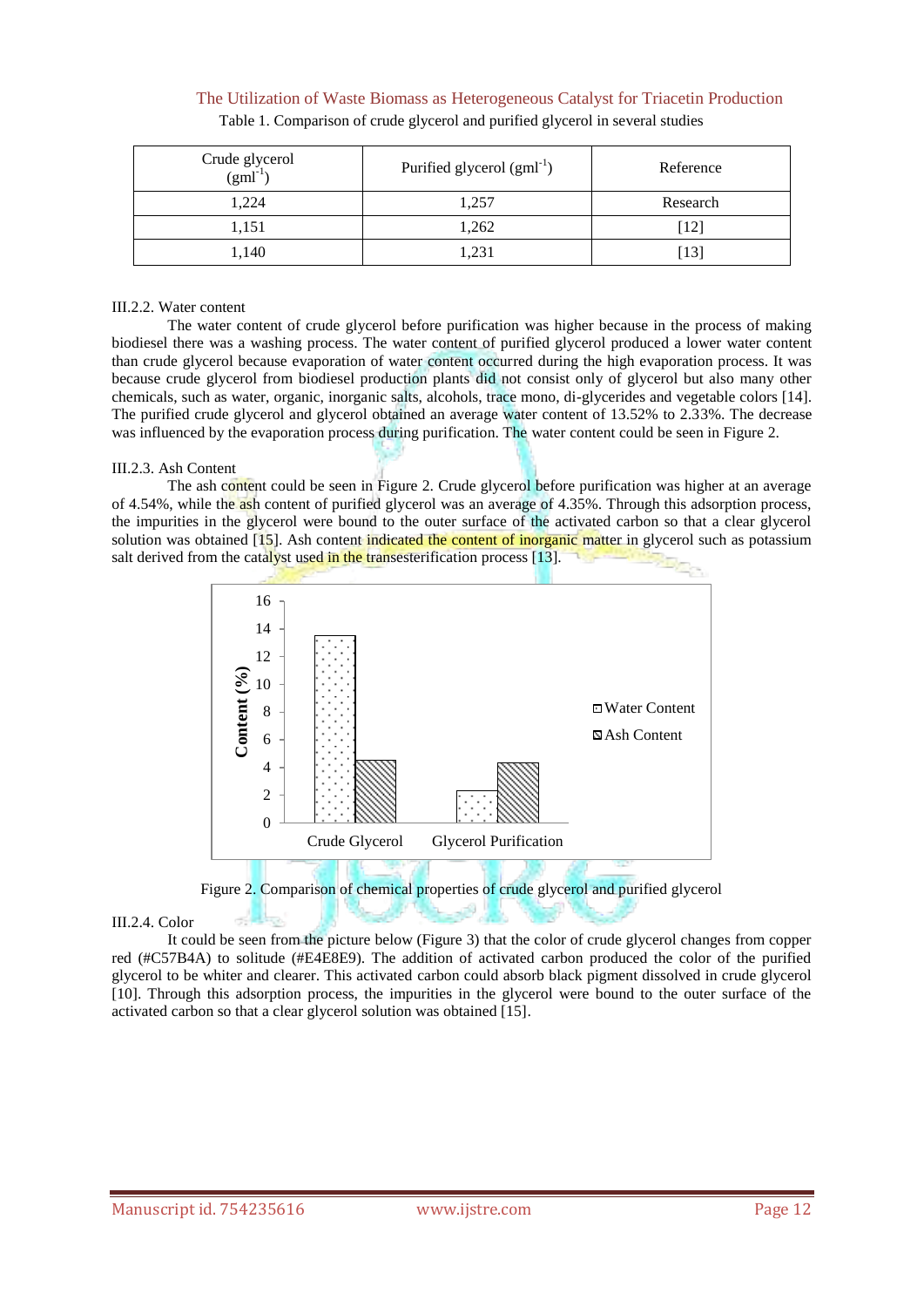

Figure 3. Color comparison between crude glycerol and purified glycerol using a color palette

# III.3. Esterification Process Results

SiO<sub>2</sub> catalyst which had been obtained from biomass waste, namely palm peel, pineapple leaf and orange peel then applied for the esterification reaction of glycerol and acetic acid. The reaction conditions in the esterification reaction process were heterogeneous catalyst weight of 3% by weight of glycerol. A reaction time of 3 hours was used, the reaction temperature was 115°C and the stirring speed used was 700 rpm. This was because the stirring speed affected the esterification reaction process [16]. The higher the stirring speed was, the greater the chance of collisions between reactants and reactants thereby increasing the reaction rate [17].

The results of the acid titration carried out showed different glycerol conversion values, from these results were taken three samples of the product producing the highest glycerol conversion from products using catalysts from pineapple leaf, orange peel and palm fruit peel to be analyzed using GC-MS to show the compounds contained in the esterification reaction of glycerol and acetic acid, so that the percentage of triacetate compounds formed in the resulting product could also be known.

In this study, the esterification process was analyzed by the acid-base method to determine the results of the glycerol conversion. In the esterification process for the formation of triacetin, glycerol from purification was used with a ratio of reactant volume of glycerol: acetic acid which was 1:9. Three types of  $SiO<sub>2</sub>$  catalysts were used, namely 3% orange peel, 3% pineapple leaf and 3% palm fruit peel.



Figure 4. Conversion of glycerol for each change in reaction time

Figure 4 showed that the longer the esterification process lasted, the higher the glycerol conversion value obtained with increasing glycerol conversion over time. Other factors affecting the conversion of glycerol were temperature, reactant ratio. The greater the concentration of reactants was, the greater the number of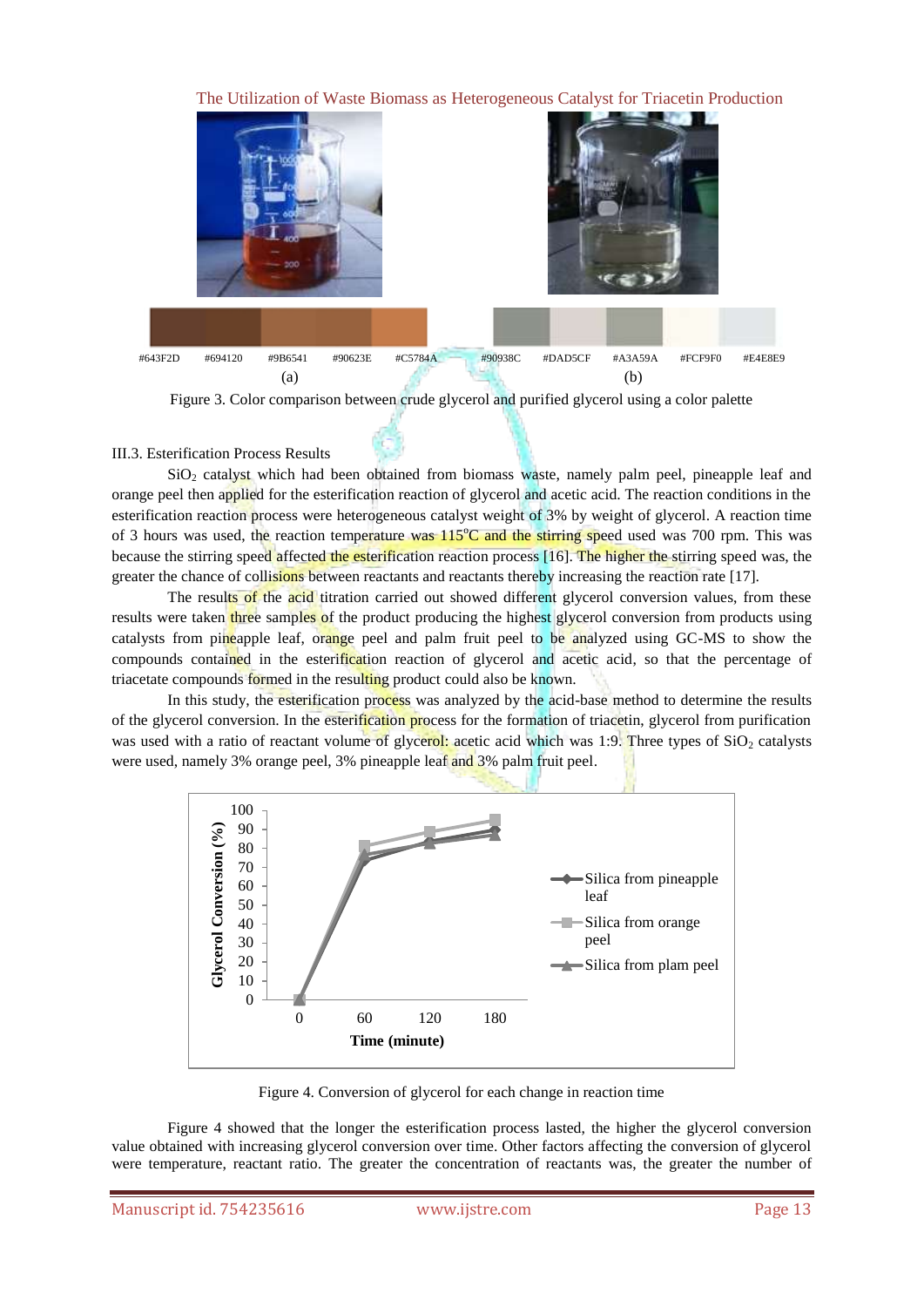particles, the more densely arranged particles would collide more often so that the possibility of a reaction was greater [18].

Conversion of purified glycerol with reactant ratio was of 1:9 (purified glycerol: acetic acid) 3% orange peel catalyst with 94.98% conversion in 180 minutes. The results of the conversion of glycerol obtained from 3% palm fruit skin was a ratio of 1:9 (purified glycerol: acetic acid) with a conversion of 87.07% in 180 minutes and the conversion of glycerol obtained from pineapple leaf peel 3% ratio of 1:9 (glycerol purification: acetic acid) with a conversion of 89.75% at 180 minutes. It could be seen from the results of esterification that higher conversion was obtained in the orange peel catalyst. This result was in line with the study of mesoporous silica nanoparticles which stated that SiO2 orange peel extract had a larger surface area [4]. Catalysts which have a larger surface area could produce greater glycerol conversion and greater catalyst activity because they had more contact area with reactant molecules [19]. Based on the analysis using Gas Chromatography-Mass Spectrometry (GC-MS) on products with catalyst treatment of pineapple leaf, palm peel and orange peel were able to produce triacetin with 100% selectivity. From the results of research which had been done obtained high conversion and selectivity. This could be compared with the results of several previous studies as shown in Table 2.

| Catalyst                    | Ratio    | Time;             | Glycerol   | <b>Triacetin Selectivity</b> | Reference |
|-----------------------------|----------|-------------------|------------|------------------------------|-----------|
|                             | reactant | temperature       | Conversion | (% )                         |           |
|                             | S        |                   | $(\%)$     |                              |           |
| $Za/Zr-5$ 5 wt%             | 1:7      | 240 minute;       | 46,41      | 14,69                        | $[20]$    |
|                             |          | $115^{\circ}C$    |            |                              |           |
| Glycerol-based carbon 2 wt% | 1:3      | 180 minute;       | 99         | 88 (combined)                | $[21]$    |
|                             |          | $110^{\circ}$ C   |            | DAG, TAG)                    |           |
| HSiW/ZrO2                   | 1:10     | 240 minute;       | 100        | 93,6 (combined)              | $[22]$    |
|                             |          | $120^{\circ}$ C   |            | DAG, TAG)                    |           |
| $Cs$ PWA 7 wt %             | 1:10     | 120 minute;       | 98.2       | 16                           | $[23]$    |
|                             |          | 85 <sup>o</sup> C |            |                              |           |
|                             |          |                   |            |                              |           |

Table 2. Glycerol Conversion and Selectivity of Triacetin from Several Studies

From Table 2 it could be seen that reaction parameters such as temperature, reactant concentration and amount of catalyst could shift the reaction to product formation [21]. The use of heterogeneous catalysts from the utilization of biomass waste based on the ability of the catalyst to convert glycerol and the ability to obtain selectivity values could be measured against the results of triacetin in the esterification reaction process. Utilization of biomass waste as a catalyst allowed to know the conversion value and selectivity of triacetin produced in the esterification process.

#### **IV. CONCLUSION**

Utilization of SiO2 catalyst from waste biomass in the esterification reaction for triacetin production causes the highest glycerol conversion using orange catalyst, namely 94.89%, for palm fruit peel 87.07% and pineapple leaf 89.75% with triacetin selectivity of 100% with volume ratio treatment reactants 1: 9. Production of triacetin using SiO2 catalyst derived from biomass, especially heterogeneous catalysts derived from orange peel, palm peel and pineapple leaf, can be recommended for use in the esterification process to obtain high glycerol conversion value and triacetin selectivity.

# **V. ACKNOWLEDGMENTS**

The author would like to thank for the help or encouragement from colleagues and Lambung Mangkurat University who have supported this work.

#### **REFERENCES**

- [1] Hudha IM, Laksmana DI. Glycerin Purification of Biodiesel Production Side Products by Distillation Method. *Proc Semin Nas Kim - Natl Semin Chem*. 2018;171(Snk):27-29. doi:10.2991/snk-18.2018.6
- [2] Yang F, Hanna MA, Sun R. Value Added Uses for Crude Glycerol-a by Product of Biodisel Production. *Biotechnol Biofuels*. 2012;5(1):1-10.
- [3] Setyaningsih L, Siddiq F, Pramezy A. Esterification of glycerol with acetic acid over Lewatit catalyst.